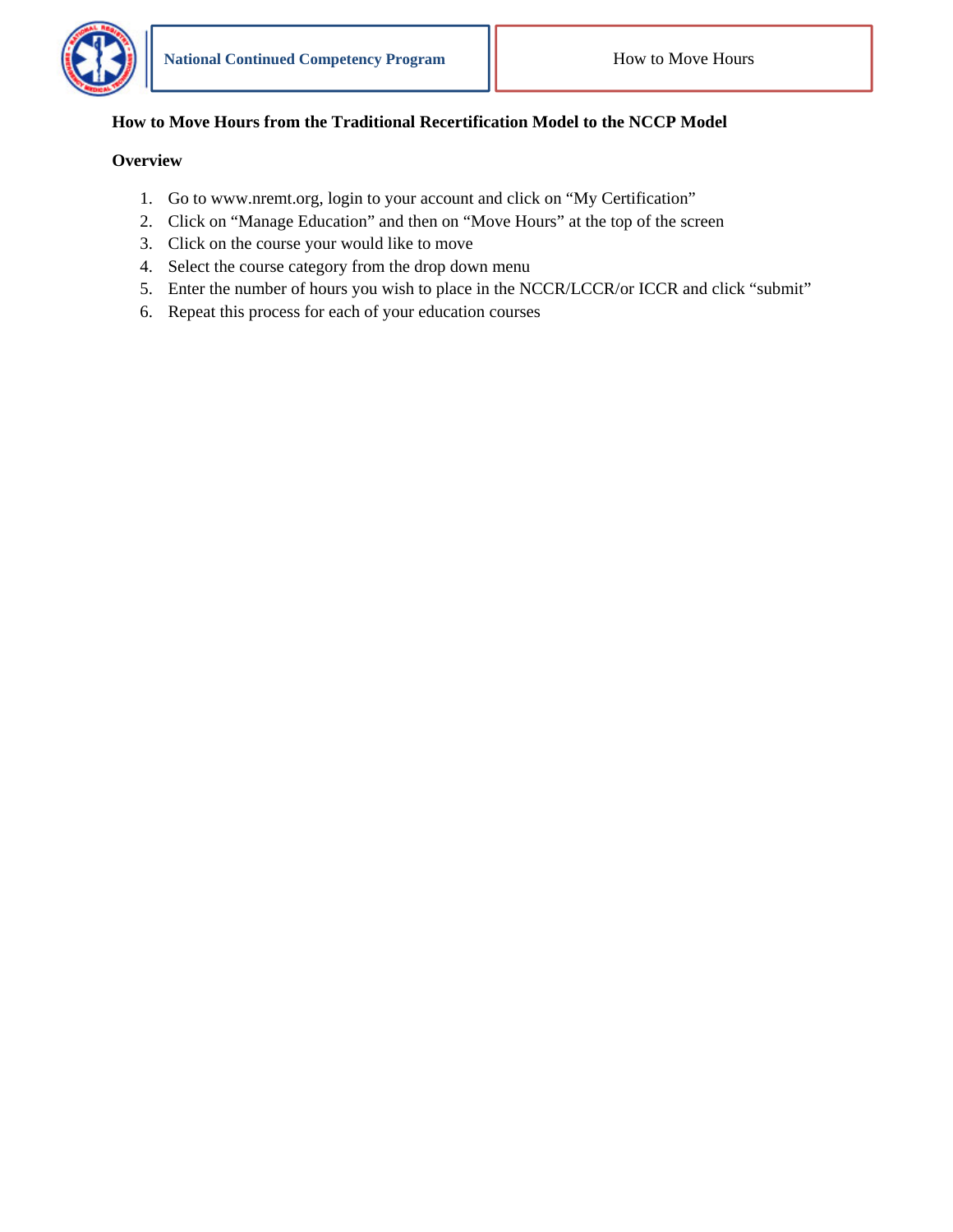

## **How to Move Hours from the Traditional Recertification Model to the NCCP Model**

## **Step-by-Step Guide with Images**

- 1. Go to www.nremt.org, login to your account and click on "My Certification"
- 2. Click on "Manage Education" and then on "Move Hours" at the top of the screen

You have entered continuing education under the previous recertification model. You can port these hours over to the new National Continued Competency Program (NCCP) using the button below.

**MOVE HOURS** 

3. Click on the course your would like to move

| <b>MANAGE EDUCATION</b>                       |  |
|-----------------------------------------------|--|
| *Traditional Refresher Course*                |  |
| <b>*Traditional Refresher Course*</b>         |  |
| <b>EVOC/Emergency Driving</b>                 |  |
| <b>Trauma Assessment and Patient Movement</b> |  |

4. Select the course category from the drop down menu (National, Local, or Individual)